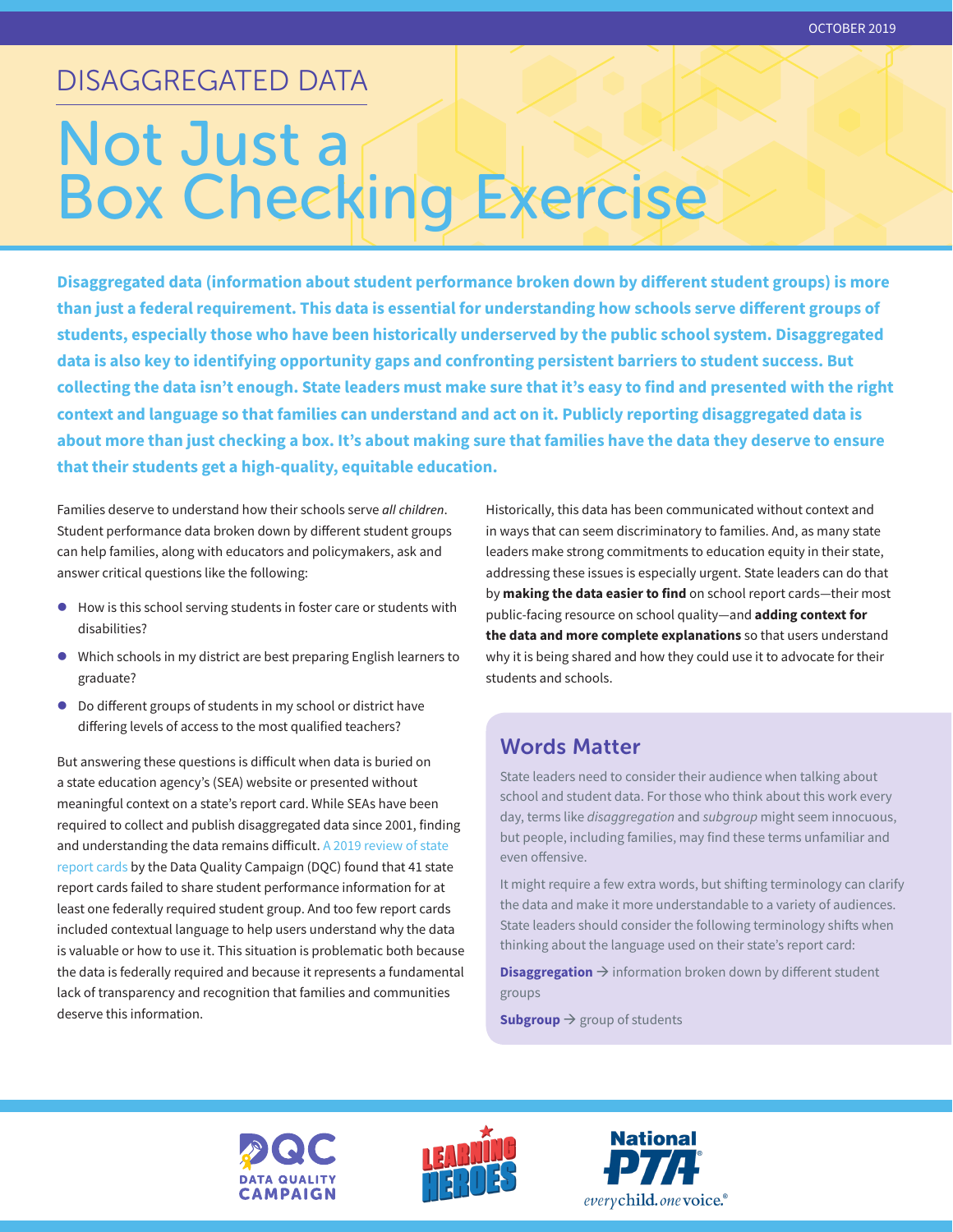## Which Student Groups Are Required?

Under the Every Student Succeeds Act, student performance data must be broken down by different student groups to help people understand the degree to which schools are meeting different students' learning needs and to address longstanding achievement and opportunity gaps across the country. As leaders think about how the data will display on their state's report card, they should consider simple shifts to student group names to make the language more inclusive, as is done in several of the group names below.

#### **Required Student Groups for Student Performance Data**

- Gender
- Race and ethnicity
- Students with disabilities
- Students from low-income families
- Students learning English
- Students in foster care
- Students experiencing homelessness
- Students from military families
- Students from migrant families

For more information about student groups and other requirements, see the official guidance from the US Department of Education.

*Consider including student groups that reflect community needs even if they are not federally required. Some state leaders use community needs assessments to better understand what data is relevant while others might focus on the most populous student groups in their state, as [Minnesota](http://caalmn.org/wp-content/uploads/2018/03/One-pager-All-Kids-Count-Act.pdf) does. Collecting and publicly reporting the data that is most meaningful can help state leaders move past compliance and focus on what's relevant to their communities.* TIP

# How to Communicate the Value of Disaggregated Data



## Step 1: Make the Data Easier to Find

People can't use what they can't find. Student group data should be easy to get to even if it's not on the first page of the report card. Locating the data should never require a user

to run a separate report or independently navigate to a separate site. *[The Massachusetts report card](http://reportcards.doe.mass.edu/) includes some student group* 

The Massach<br>data in the p<br>state's more *data in the parent overview but also provides a clear link to the state's more detailed data page where additional student group data lives. When a user clicks on the link it takes them directly to the more detailed data they are seeking. The decision to break up and tier the data this way reflects the feedback state leaders heard from parents.* 

*List all required student groups even if data is not reported for all of them. Research has shown that when more student groups are included in a display, parents find it less stigmatizing.*  TIP

*If data for a particular student group isn't available, be transparent about why it isn't. If, for example, the n-size is an issue (i.e., that group does not include enough students to report their data without running into privacy concerns), tell users that on the page rather than eliminating the group completely or labeling it N/A.* 

*When these decisions aren't communicated, users often make their own assumptions about why the state is not fully reporting student group outcomes.* 



## Step 2: Help Families Understand the Data

Too often, student group data is displayed in a table or graph with no context about why the information

is included and little explanation beyond the names of the student groups. Report cards should present the data in context so that families understand why the data is being broken down and how they could use it. Following are some strategies that state leaders can use to improve how student group information is displayed and understood.

#### PUT THE DATA IN CONTEXT

Reporting student group data isn't just about accountability and compliance, it's about helping communities and schools collaboratively identify challenges and successes and work together to improve student outcomes. But communities can't do that if they don't have the necessary context for the data being reported. For example, knowing that students in foster care in School A demonstrated 65 percent growth means little if the user can't also tell whether that's a lot of growth or how it compares to students in foster care in other schools or districts. Adding context not only helps users better understand why the data matters and how they could use it but also helps prevent misinterpretation of the data.

TIP

#### Does Your State's Report Card<br>Answer Your Questions?

Your Role whether the district or school has what is best for your child. *Explore your state's report card through the eyes of a parent using DQC's [report](https://2pido73em67o3eytaq1cp8au-wpengine.netdna-ssl.com/wp-content/uploads/2017/12/DQC-Report-Card-Scavenger-Hunt-12052017.pdf)  [card scavenger hunt](https://2pido73em67o3eytaq1cp8au-wpengine.netdna-ssl.com/wp-content/uploads/2017/12/DQC-Report-Card-Scavenger-Hunt-12052017.pdf) tool.*